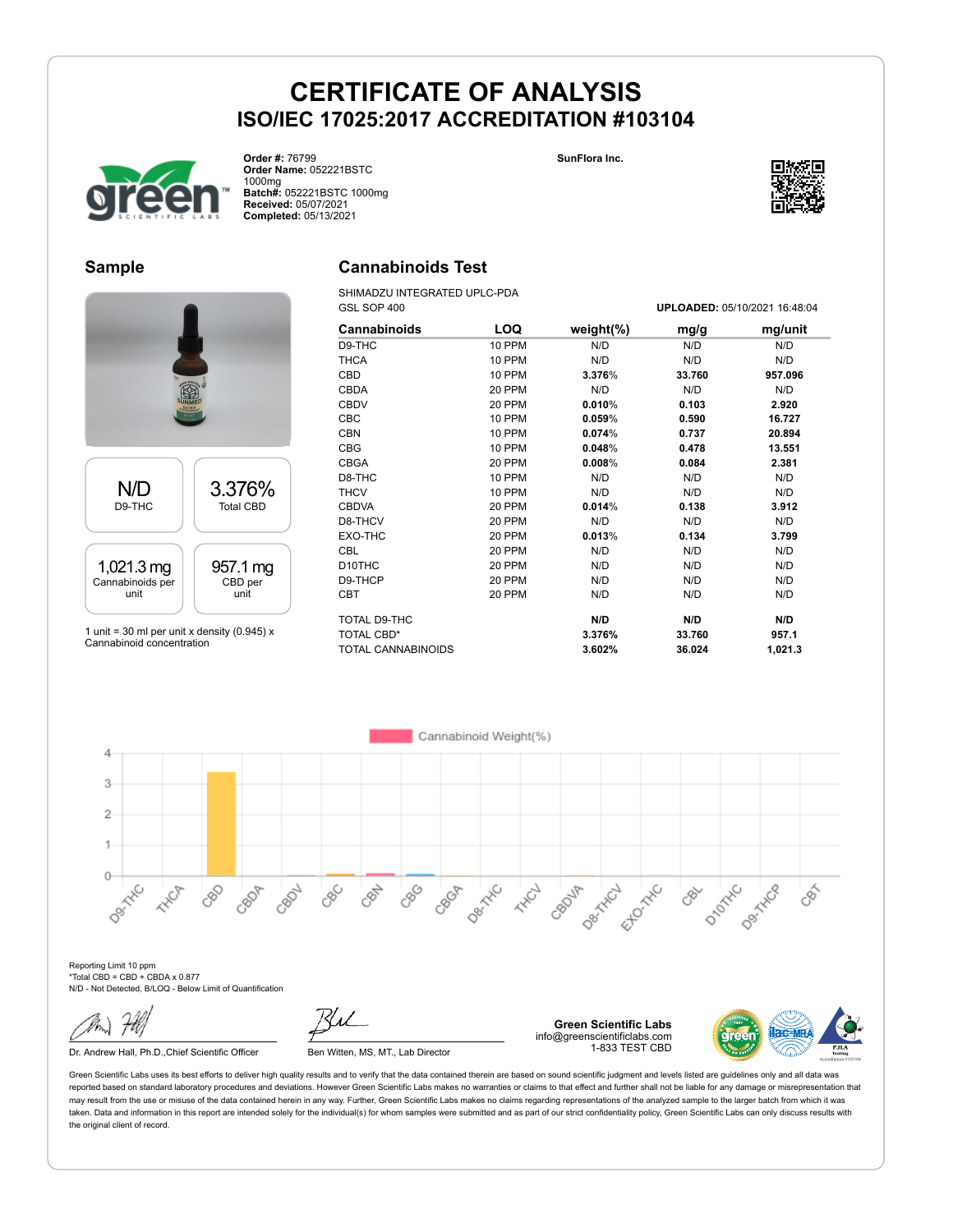

**Order #:** 76799 **Order Name:** 052221BSTC 1000mg **Batch#:** 052221BSTC 1000mg **Received:** 05/07/2021 **Completed:** 05/13/2021

### **TERPENES: TOTAL (0.163%)**

Headspace GCMS - Shimadzu GCMS QP2020 with HS20

| Terpene                | Results (%)  | $\textsf{LOQ}$ (%) $\textsf{LOD}$ (%) |        |
|------------------------|--------------|---------------------------------------|--------|
| 3-CARENE               | 0.006%       | 0.003%                                | 0.001% |
| ALPHA-BISABOLOL        | B/LOQ        | 0.003%                                | 0.001% |
| ALPHA-PINENE           | 0.022%       | 0.003%                                | 0.001% |
| ALPHA-TERPINENE        | B/LOQ        | 0.003%                                | 0.001% |
| <b>BETA-MYRCENE</b>    | B/LOQ        | 0.003%                                | 0.001% |
| <b>BETA-PINENE</b>     | 0.014%       | 0.003%                                | 0.001% |
| <b>CAMPHENE</b>        | <b>B/LOQ</b> | 0.003%                                | 0.001% |
| CARYOPHYLLENE          | 0.027%       | 0.003%                                | 0.001% |
| CARYOPHYLLENE OXIDE    | B/LOQ        | 0.003%                                | 0.001% |
| CIS-BETA-OCIMENE       | <b>B/LOQ</b> | 0.003%                                | 0.001% |
| CIS-NEROLIDOL          | B/LOQ        | 0.003%                                | 0.001% |
| <b>EUCALYPTOL</b>      | 0.034%       | 0.003%                                | 0.001% |
| <b>GAMMA-TERPINENE</b> | 0.005%       | 0.003%                                | 0.001% |
| <b>GERANIOL</b>        | 0.020%       | 0.003%                                | 0.001% |
| <b>GUAIOL</b>          | <b>B/LOQ</b> | 0.003%                                | 0.001% |
| <b>HUMULENE</b>        | 0.007%       | 0.003%                                | 0.001% |
| <b>ISOPULEGOL</b>      | <b>B/LOQ</b> | 0.003%                                | 0.001% |
| <b>LIMONENE</b>        | 0.023%       | 0.003%                                | 0.001% |
| <b>LINALOOL</b>        | <b>B/LOQ</b> | 0.003%                                | 0.001% |

**SunFlora Inc.**



GSL SOP 404 **Prepared:** 05/10/2021 19:56:05 **Uploaded:** 05/11/2021 07:50:10

| pene                | <b>Results (%)</b> |           | $\textsf{LOQ}$ (%) $\textsf{LOD}$ (%) | Ter |
|---------------------|--------------------|-----------|---------------------------------------|-----|
| <b>RENE</b>         | 0.006%             | 0.003%    | 0.001%                                | P-C |
| HA-BISABOLOL        | B/LOQ              | $0.003\%$ | $0.001\%$                             | TEF |
| HA-PINENE           | 0.022%             | $0.003\%$ | $0.001\%$                             | TR/ |
| <b>HA-TERPINENE</b> | <b>B/LOQ</b>       | $0.003\%$ | 0.001%                                | TR/ |
| A-MYRCENE           | B/LOQ              | $0.003\%$ | 0.001%                                |     |
| A-PINENE            | 0.014%             | $0.003\%$ | 0.001%                                |     |
| <b>PHENE</b>        | B/LOQ              | $0.003\%$ | 0.001%                                |     |
| <b>YOPHYLLENE</b>   | 0.027%             | 0.003%    | 0.001%                                |     |
| YOPHYLLENE OXIDE    | B/LOQ              | $0.003\%$ | 0.001%                                |     |
| <b>BETA-OCIMENE</b> | B/LOQ              | $0.003\%$ | 0.001%                                |     |
| NEROLIDOL           | B/LOQ              | $0.003\%$ | 0.001%                                |     |
| ALYPTOL             | 0.034%             | $0.003\%$ | 0.001%                                |     |
| IMA.-TERPINENE      | 0.005%             | $0.003\%$ | 0.001%                                |     |
| ANIOL               | $0.020\%$          | $0.003\%$ | 0.001%                                |     |
| JOL.                | B/LOQ              | $0.003\%$ | 0.001%                                |     |
| <b>IULENE</b>       | 0.007%             | $0.003\%$ | 0.001%                                |     |
| PULEGOL             | B/LOQ              | $0.003\%$ | 0.001%                                |     |
| <b>NENE</b>         | $0.023\%$          | $0.003\%$ | 0.001%                                |     |

| <b>Terpene</b>     | Results (%) LOQ (%) LOD (%) |        |        |
|--------------------|-----------------------------|--------|--------|
| P-CYMENE           | 0.005%                      | 0.003% | 0.001% |
| <b>TERPINOLENE</b> | B/LOQ                       | 0.003% | 0.001% |
| TRANS-BETA-OCIMENE | B/LOQ                       | 0.003% | 0.001% |
| TRANS-NEROLIDOL    | B/LOQ                       | 0.003% | 0.001% |

### **Top Terpenes Results:**



Dr. Andrew Hall, Ph.D., Chief Scientific Officer Ben Witten, MS, MT., Lab Director

**Green Scientific Labs** info@greenscientificlabs.com 1-833 TEST CBD

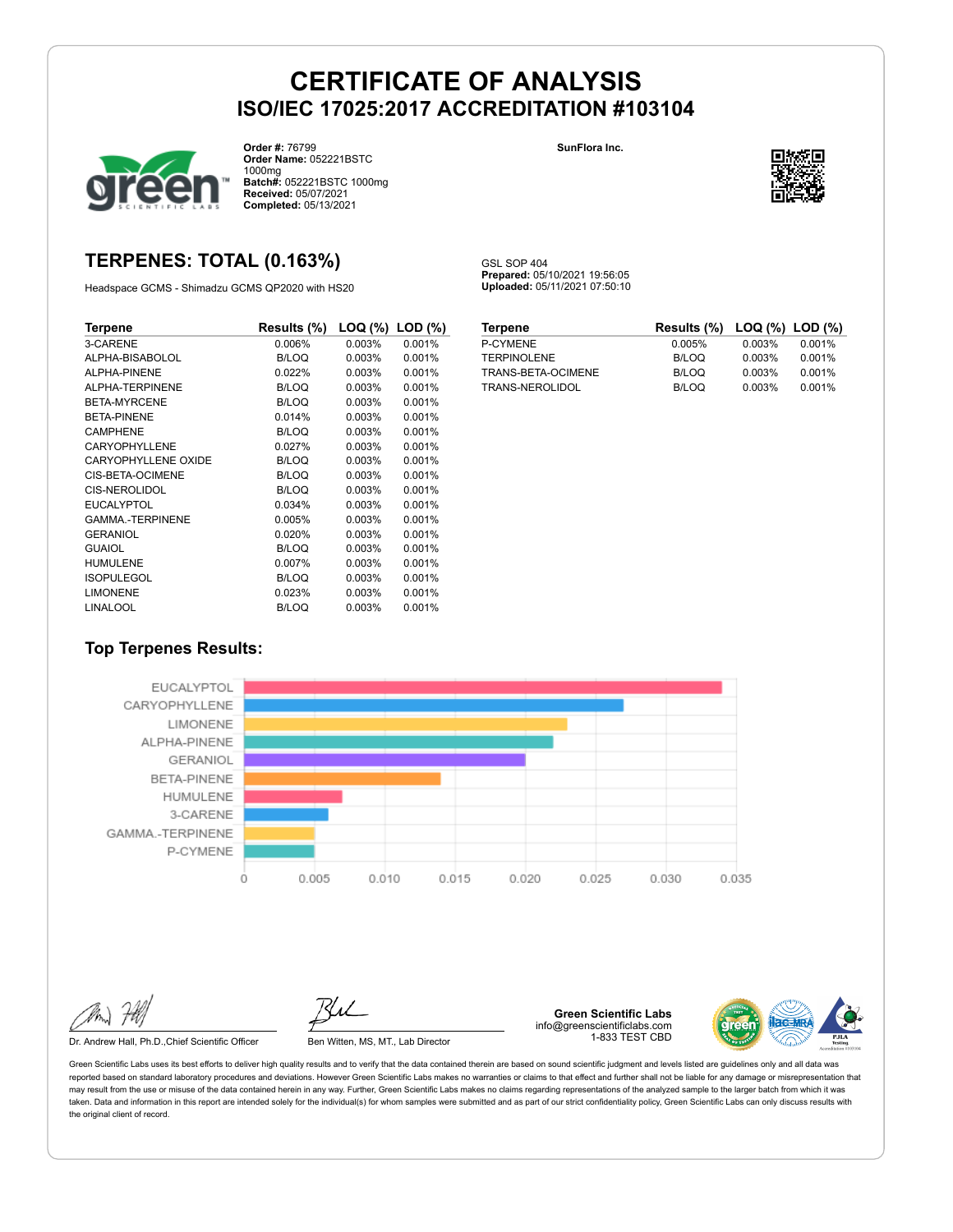

**Order #:** 76799 **Order Name:** 052221BSTC 1000mg **Batch#:** 052221BSTC 1000mg **Received:** 05/07/2021 **Completed:** 05/13/2021

**SunFlora Inc.**



**(ppm) (ppm) (ppm)**

### **PESTICIDE ANALYSIS:**

GSL SOP 401 **PREPARED:** 05/10/2021 17:50:02 **UPLOADED:** 05/13/2021 12:35:06

GCMS-MS - Shimadzu GCMS-TQ8040

**Pesticide Action Level (ppm) Results (ppm) LOQ (ppm) LOD (ppm)** CAPTAN 3.000 N/D 0.003 0.001 CHLORDANE 0.100 N/D 0.003 0.001 CHLORFENAPYR 0.100 N/D 0.003 0.001 COUMAPHOS 0.100 N/D 0.003 0.001

| LCMS-MS - Shimadzu LCMS-8060          |                              |                         |                     |                     |                |  |
|---------------------------------------|------------------------------|-------------------------|---------------------|---------------------|----------------|--|
| Pesticide                             | <b>Action Level</b><br>(ppm) | <b>Results</b><br>(ppm) | <b>LOQ</b><br>(ppm) | <b>LOD</b><br>(ppm) | Pε             |  |
| <b>ABAMECTIN B1A</b>                  | 0.300                        | N/D                     | 0.005               | 0.001               | IM,            |  |
| <b>ACEPHATE</b>                       | 3.000                        | N/D                     | 0.001               | 0.001               | IM             |  |
| <b>ACEQUINOCYL</b>                    | 2.000                        | N/D                     | 0.001               | 0.001               | KR             |  |
| <b>ACETAMIPRID</b>                    | 3.000                        | N/D                     | 0.005               | 0.001               | MA             |  |
| <b>ALDICARB</b>                       | 0.100                        | N/D                     | 0.005               | 0.001               | ME             |  |
| <b>AZOXYSTROBIN</b>                   | 3.000                        | N/D                     | 0.001               | 0.001               | ME             |  |
| <b>BIFENAZATE</b>                     | 3.000                        | N/D                     | 0.005               | 0.001               | ME             |  |
| <b>BIFENTHRIN</b>                     | 0.500                        | N/D                     | 0.005               | 0.001               | ME             |  |
| <b>BOSCALID</b>                       | 3.000                        | N/D                     | 0.005               | 0.001               | M١             |  |
| CARBARYL                              | 0.500                        | N/D                     | 0.003               | 0.001               | N <sub>A</sub> |  |
| <b>CARBOFURAN</b>                     | 0.100                        | N/D                     | 0.001               | 0.001               | O>             |  |
| CHLORANTRANILIPROLE                   | 3.000                        | N/D                     | 0.005               | 0.005               | PA             |  |
| <b>CHLORMEQUAT</b><br><b>CHLORIDE</b> | 3.000                        | N/D                     | 0.025               | 0.025               | PE<br>PH       |  |
| <b>CHLORPYRIFOS</b>                   | 0.100                        | 0.061                   | 0.001               | 0.001               | PIF            |  |
| <b>CLOFENTEZINE</b>                   | 0.500                        | N/D                     | 0.001               | 0.001               | BU             |  |
| <b>DAMINOZIDE</b>                     | 0.100                        | N/D                     | 0.005               | 0.001               | PR             |  |
| <b>DIAZINON</b>                       | 0.200                        | N/D                     | 0.001               | 0.001               | PR             |  |
| <b>DICHLORVOS</b>                     | 0.100                        | N/D                     | 0.005               | 0.001               | PR             |  |
| <b>DIMETHOATE</b>                     | 0.100                        | N/D                     | 0.001               | 0.001               | PY             |  |
| <b>DIMETHOMORPH</b>                   | 3.000                        | N/D                     | 0.005               | 0.001               | (P'            |  |
| <b>ETHOPROPHOS</b>                    | 0.100                        | N/D                     | 0.001               | 0.001               | PY             |  |
| <b>ETOFENPROX</b>                     | 0.100                        | N/D                     | 0.001               | 0.001               | <b>SP</b>      |  |
| <b>ETOXAZOLE</b>                      | 1.500                        | N/D                     | 0.010               | 0.005               | <b>SP</b>      |  |
| <b>FENHEXAMID</b>                     | 3.000                        | N/D                     | 0.005               | 0.001               | <b>SP</b>      |  |

| Pesticide                          | <b>Action Level</b><br>(ppm) | <b>Results</b><br>(ppm) | LOQ<br>(ppm) | LOD<br>(ppm) |
|------------------------------------|------------------------------|-------------------------|--------------|--------------|
| <b>IMAZALIL</b>                    | 0.100                        | N/D                     | 0.005        | 0.001        |
| <b>IMIDACLOPRID</b>                | 3.000                        | N/D                     | 0.005        | 0.001        |
| <b>KRESOXIM-METHYL</b>             | 1.000                        | N/D                     | 0.010        | 0.005        |
| <b>MALATHION</b>                   | 2.000                        | N/D                     | 0.005        | 0.001        |
| METALAXYL                          | 3.000                        | N/D                     | 0.001        | 0.001        |
| <b>METHIOCARB</b>                  | 0.100                        | N/D                     | 0.005        | 0.001        |
| <b>METHOMYL</b>                    | 0.100                        | N/D                     | 0.001        | 0.001        |
| <b>MEVINPHOS</b>                   | 0.100                        | N/D                     | 0.001        | 0.001        |
| <b>MYCLOBUTANIL</b>                | 3.000                        | N/D                     | 0.005        | 0.001        |
| <b>NALED</b>                       | 0.500                        | N/D                     | 0.005        | 0.001        |
| <b>OXAMYL</b>                      | 0.500                        | N/D                     | 0.001        | 0.001        |
| <b>PACLOBUTRAZOL</b>               | 0.100                        | N/D                     | 0.005        | 0.001        |
| <b>PERMETHRINS</b>                 | 1.000                        | N/D                     | 0.005        | 0.001        |
| <b>PHOSMET</b>                     | 0.200                        | N/D                     | 0.005        | 0.001        |
| PIPERONYL<br><b>BUTOXIDE</b>       | 3.000                        | N/D                     | 0.001        | 0.001        |
| <b>PRALLETHRIN</b>                 | 0.400                        | N/D                     | 0.005        | 0.005        |
| <b>PROPICONAZOLE</b>               | 1.000                        | N/D                     | 0.010        | 0.005        |
| <b>PROPOXUR</b>                    | 0.100                        | N/D                     | 0.001        | 0.001        |
| <b>PYRETHRINS</b><br>(PYRETHRIN I) | 1.000                        | N/D                     | 0.005        | 0.005        |
| PYRIDABEN                          | 3.000                        | N/D                     | 0.005        | 0.001        |
| SPINETORAM                         | 3.000                        | N/D                     | 0.001        | 0.001        |
| <b>SPINOSAD</b>                    | 3.000                        | N/D                     | 0.001        | 0.001        |
| <b>SPIROMESIFEN</b>                | 3.000                        | N/D                     | 0.005        | 0.001        |
| <b>SPIROTETRAMAT</b>               | 3.000                        | N/D                     | 0.001        | 0.001        |
| SPIROXAMINE                        | 0.100                        | N/D                     | 0.001        | 0.001        |
| <b>TEBUCONAZOLE</b>                | 1.000                        | N/D                     | 0.005        | 0.001        |
| <b>THIACLOPRID</b>                 | 0.100                        | N/D                     | 0.001        | 0.001        |
| <b>THIAMETHOXAM</b>                | 1.000                        | N/D                     | 0.001        | 0.001        |
| <b>TRIFLOXYSTROBIN</b>             | 3.000                        | N/D                     | 0.001        | 0.001        |

N/D = Not Detected, A/LOQ = Above LOQ Level, B/LOQ = Below LOQ Level, B/LOD = Below LOD Level HEXYTHIAZOX 2.000 N/D 0.005 0.001

FENOXYCARB 0.100 N/D 0.005 0.001 FENPYROXIMATE 2.000 N/D 0.001 0.001 FIPRONIL 0.100 N/D 0.003 0.001 FLONICAMID 2.000 N/D 0.025 0.010 FLUDIOXONIL 3.000 N/D 0.003 0.001

Dr. Andrew Hall, Ph.D.,Chief Scientific Officer Ben Witten, MS, MT., Lab Director

**Green Scientific Labs** info@greenscientificlabs.com 1-833 TEST CBD



Green Scientific Labs uses its best efforts to deliver high quality results and to verify that the data contained therein are based on sound scientific judgment and levels listed are guidelines only and all data was reported based on standard laboratory procedures and deviations. However Green Scientific Labs makes no warranties or claims to that effect and further shall not be liable for any damage or misrepresentation that may result from the use or misuse of the data contained herein in any way. Further, Green Scientific Labs makes no claims regarding representations of the analyzed sample to the larger batch from which it was taken. Data and information in this report are intended solely for the individual(s) for whom samples were submitted and as part of our strict confidentiality policy. Green Scientific Labs can only discuss results with the original client of record.

**Pesticide Action Level Results LOQ LOD (ppm)**

CYFLUTHRIN 1.000 N/D 0.003 0.001 CYPERMETHRIN 1.000 N/D 0.003 0.001 PENTACHLORONITROBENZENE 0.200 N/D 0.003 0.001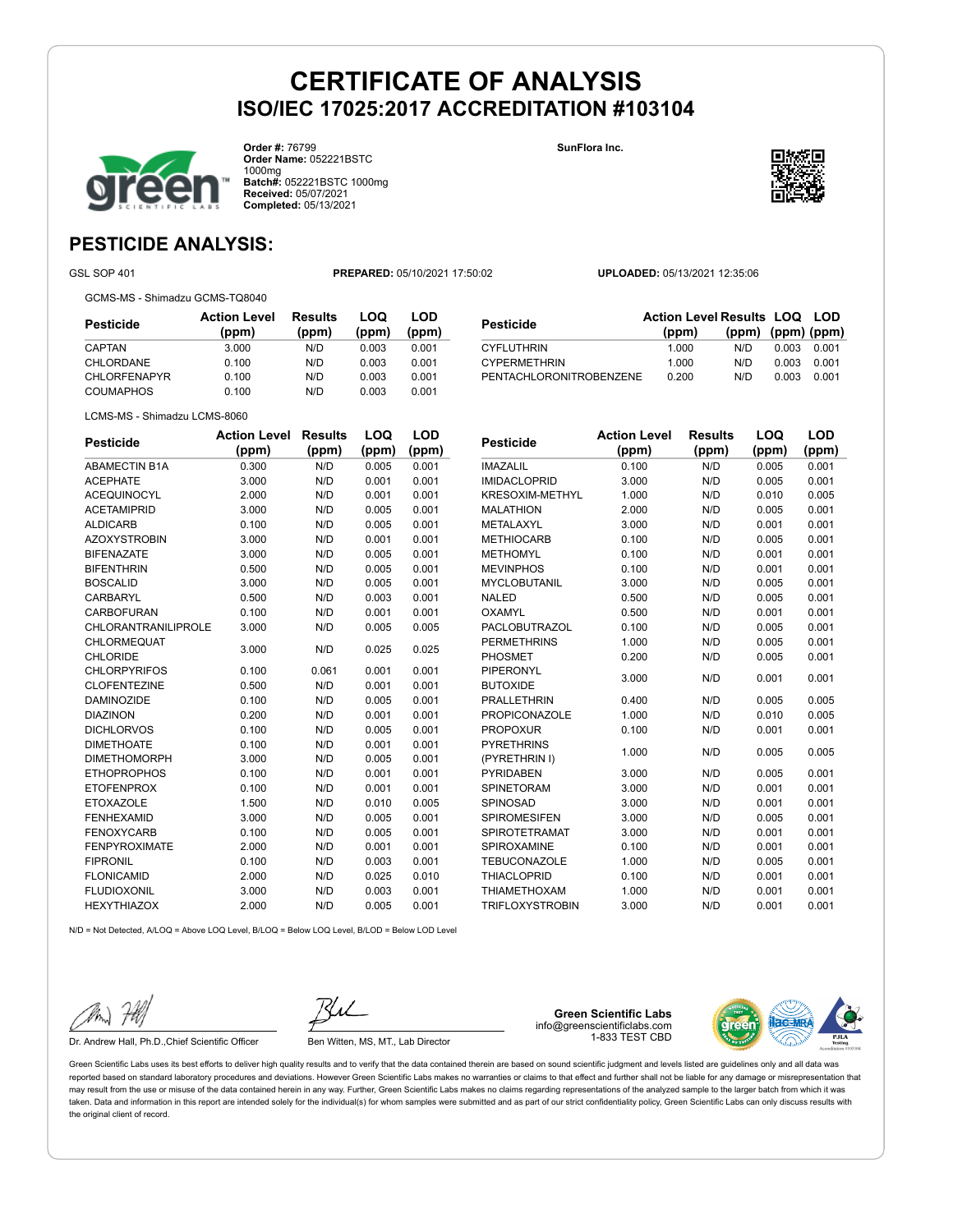

**Order #:** 76799 **Order Name:** 052221BSTC 1000mg **Batch#:** 052221BSTC 1000mg **Received:** 05/07/2021 **Completed:** 05/13/2021

**SunFlora Inc.**



### **RESIDUAL SOLVENTS:**

Headspace GCMS - Shimadzu GCMS QP2020 with HS20

GSL SOP 405 **Prepared:** 05/10/2021 18:15:27 **Uploaded:** 05/11/2021 10:31:49

| <b>Residual Solvent</b>   | <b>Action Level (ppm)</b> | Results (ppm) | LOQ (ppm) | LOD (ppm) |
|---------------------------|---------------------------|---------------|-----------|-----------|
| 1,1-DICHLOROETHENE        | 8                         | N/D           | 0.63      | 0.63      |
| 1,2- DICHLOROETHANE       | $\overline{2}$            | N/D           | 0.12      | 0.02      |
| <b>ACETONE</b>            | 5,000                     | N/D           | 140       | 20        |
| <b>ACETONITRILE</b>       | 410                       | N/D           | 25        | 1         |
| <b>BENZENE</b>            |                           | N/D           |           | 0.5       |
| <b>BUTANE</b>             | 5,000                     | N/D           | 50        | 10        |
| <b>CHLOROFORM</b>         |                           | N/D           |           | 0.5       |
| CIS 1,2-DICHLOROETHENE    | 5                         | N/D           | 0.73      | 0.18      |
| <b>ETHANOL</b>            | 5,000                     | N/D           | 140       | 20        |
| ETHYL ACETATE             | 5,000                     | N/D           | 140       | 20        |
| <b>ETHYL ETHER</b>        | 5,000                     | N/D           | 140       | 20        |
| ETHYLENE OXIDE            |                           | N/D           | $\Omega$  | 0         |
| <b>ISOPROPYL ALCOHOL</b>  | 5,000                     | N/D           | 140       | 20        |
| <b>METHANOL</b>           | 3,000                     | N/D           | 100       | 20        |
| <b>METHYLENE CHLORIDE</b> | 125                       | N/D           | 0.15      | 0.15      |
| N-HEPTANE                 | 5,000                     | N/D           | 140       | 20        |
| N-HEXANE                  | 290                       | N/D           | 18        | 10        |
| <b>PENTANE</b>            | 5,000                     | N/D           | 140       | 20        |
| <b>PROPANE</b>            | 5,000                     | N/D           | 20        |           |
| <b>TOLUENE</b>            | 890                       | N/D           | 53        |           |
| TRANS 1,2-DICHLOROETHENE  | 5                         | N/D           | 0.73      | 0.18      |
| <b>TRICHLOROETHENE</b>    |                           | N/D           |           | 0.5       |
| <b>XYLENES</b>            | 150                       | N/D           | 130       | 20        |

Dr. Andrew Hall, Ph.D., Chief Scientific Officer Ben Witten, MS, MT., Lab Director

**Green Scientific Labs** info@greenscientificlabs.com 1-833 TEST CBD

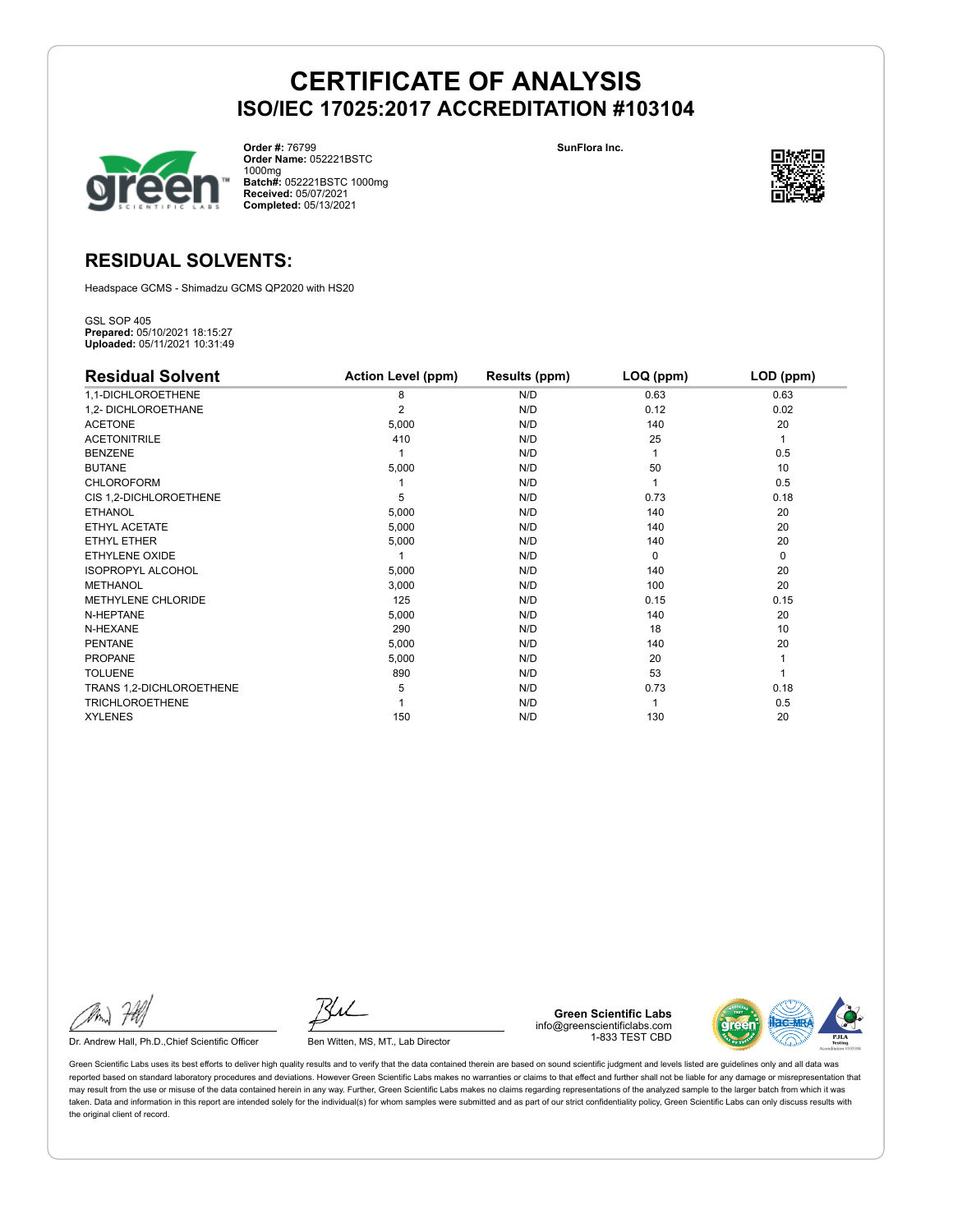

**Order #:** 76799 **Order Name:** 052221BSTC 1000mg **Batch#:** 052221BSTC 1000mg **Received:** 05/07/2021 **Completed:** 05/13/2021

**SunFlora Inc.**

**Microbial Analysis** GSL SOP 406 **Uploaded:** 05/11/2021 20:53:44



#### **Microbial Analysis:**

fa PCR - Agilent AriaMX

### **MICROBIAL ANALYSIS:**

PCR - Agilent AriaMX

| <b>Test</b>            | <b>SOP</b> | <b>Test Method</b> | <b>Device Used</b> | <b>LOD</b>                          | <b>Allowable</b><br>Criteria  | <b>Actual Result Pass/Fail</b> |             |
|------------------------|------------|--------------------|--------------------|-------------------------------------|-------------------------------|--------------------------------|-------------|
| TOTAL YEAST AND MOLD   | 406.01     | USP 61/62+         | <b>ARIAMX PCR</b>  | CFU/G BY<br><b>SAMPLE</b><br>TYPE** | 1.000 CFU/G                   | NOT DETECTED                   | <b>PASS</b> |
| LISTERIA MONOCYTOGENES | 406.01     |                    | <b>ARIAMX PCR</b>  | 2 COPIES OF<br><b>DNA</b>           | PRESENCE/ABSENT NOT DETECTED  |                                | <b>PASS</b> |
| STEC E. COLI*          | 406.01     | USP 61/62+         | <b>ARIAMX PCR</b>  | 1 CFU/G**                           | DETECT/NOT<br><b>DETECTED</b> | NOT DETECTED                   | <b>PASS</b> |
| PATHOGENIC E. COLI     | 406.01     | USP 61/62+         | <b>ARIAMX PCR</b>  | 1 CFU/G**                           | DETECT/NOT<br><b>DETECTED</b> | NOT DETECTED                   | <b>PASS</b> |
| SALMONELLA*            | 406.01     | USP 61/62+         | <b>ARIAMX PCR</b>  | 1 CFU/G**                           | DETECT/NOT<br><b>DETECTED</b> | <b>NOT DETECTED</b>            | <b>PASS</b> |

† USP 61 (enumeration of bacteria TAC, TYM, and ENT/Coliform), USP 62 (identifying specific species E.coli Aspergillus etc) \* STEC and Salmonella run as Multiplex

\*\* CFU/g Calculation based on MIP/Extract matrix

\*\*\* Flavus = 2 Copies of DNA / Fumigatis = 2 Copies of DNA Niger = 20 Copies of DNA / Terrus = 10 copies of DNA

Dr. Andrew Hall, Ph.D., Chief Scientific Officer Ben Witten, MS, MT., Lab Director

**Green Scientific Labs** info@greenscientificlabs.com 1-833 TEST CBD